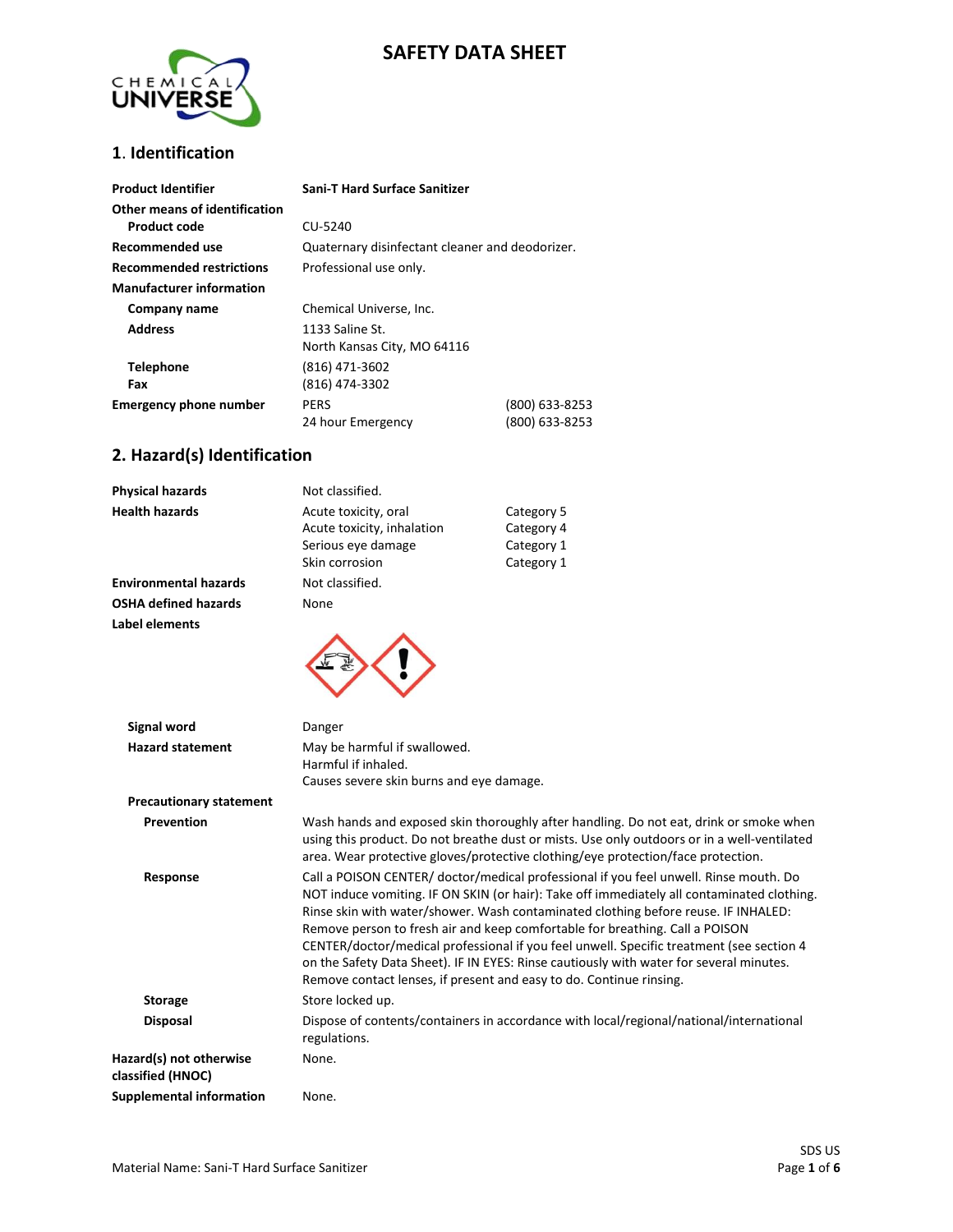### **3. Composition/information on ingredients**

| <b>Mixtures</b>                                       |                   |        |  |
|-------------------------------------------------------|-------------------|--------|--|
| <b>Chemical name</b>                                  | <b>CAS</b> number | %      |  |
| Alkyl dimethyl benzyl ammonium chloride (C12-18)      | 68391-01-5        |        |  |
| Alkyl dimethyl ethylbenzyl ammonium chloride (C12-14) | 85409-23-0        |        |  |
| Other components below reportable levels              |                   | 90-100 |  |

#### **4. First-aid measures**

| <b>Inhalation</b>                                                            | Move to fresh air. Call a physician if symptoms develop or persist. Harmful if inhaled.                                                                                                                                                                                                                                                                    |
|------------------------------------------------------------------------------|------------------------------------------------------------------------------------------------------------------------------------------------------------------------------------------------------------------------------------------------------------------------------------------------------------------------------------------------------------|
| <b>Skin contact</b>                                                          | Remove contaminated clothing immediately and wash skin with soap and water. In case of<br>eczema or other skin disorders: Seek medical attention and take along these instructions.                                                                                                                                                                        |
| Eye contact                                                                  | Rinse with water for at least 15 minutes. Remove contact lenses if present and easy to do so.<br>Immediately call a physician or transport to hospital.                                                                                                                                                                                                    |
| Ingestion                                                                    | Rinse mouth. Get medical attention immediately. Do not induce vomiting.                                                                                                                                                                                                                                                                                    |
| <b>Most important</b><br>symptoms/effects, acute and<br>delayed              | Can cause serious eye damage. Can cause burning sensation in affected areas. Shortness of<br>breath, respiratory tract irritation or damage. Hydrochloric acid is extremely destructive to<br>tissues of the mucous membranes and upper respiratory tract, eyes, and skin.                                                                                 |
| Indication of immediate<br>medical attention and special<br>treatment needed | Provide general support measures and treat symptomatically. Keep victim under observation.<br>Symptoms may be delayed.                                                                                                                                                                                                                                     |
| <b>General information</b>                                                   | Ensure that medical personnel are aware of the material(s) involved, and take precautions to<br>protect themselves. Wash contaminated clothing before reuse. Use with extreme caution.<br>Note to physician: If the product is ingested, probable mucosal damage may contraindicate<br>the use of gastric lavage. Treat the affected person appropriately. |

#### **5. Fire-fighting measures**

| Suitable extinguishing media                                        | Water fog. Foam. Dry chemical powder. Carbon dioxide $(CO2)$ .                                                                            |
|---------------------------------------------------------------------|-------------------------------------------------------------------------------------------------------------------------------------------|
| Unsuitable extinguishing<br>media                                   | Do not use water jet as an extinguisher, as this will spread the fire.                                                                    |
| Specific hazards arising from<br>the chemical                       | During fire, gases hazardous to health may be formed (hydrogen chloride gas).                                                             |
| Special protective equipment<br>and precautions for<br>firefighters | Self-contained breathing apparatus and full protecting clothing must be worn in case of fire.                                             |
| <b>Fire-fighting</b><br>equipment/instructions                      | Move containers from fire area if you can do so without risk.                                                                             |
| <b>Specific methods</b><br><b>General fire hazards</b>              | Use standard firefighting procedures and consider the hazards of other involved materials.<br>No unusual fire or explosion hazards noted. |

#### **6. Accidental release measures**

| Personal precautions,<br>protective equipment and<br>emergency procedures | Keep unnecessary personnel away. Keep people away from and upwind of spill/leak. Keep out<br>of low areas. Wear appropriate protective equipment and clothing during clean-up. Avoid<br>inhalation of vapors or mists. Do not touch damaged containers or spilled materials unless<br>wearing appropriate protective clothing. Ensure adequate ventilation. Local authorities should<br>be advised if significant spillages cannot be contained. For personal protection, see section 8<br>of the SDS. |
|---------------------------------------------------------------------------|--------------------------------------------------------------------------------------------------------------------------------------------------------------------------------------------------------------------------------------------------------------------------------------------------------------------------------------------------------------------------------------------------------------------------------------------------------------------------------------------------------|
| <b>Methods and materials for</b><br>containment and cleaning up           | This product is miscible in water.                                                                                                                                                                                                                                                                                                                                                                                                                                                                     |
|                                                                           | Large spills: Stop the flow of material, if this is without risk. Dike the spilled material, where<br>this is possible. Cover with plastic sheet to prevent spreading. Absorb in vermiculite, dry sand<br>or earth and place into containers. Prevent entry into waterways, sewer, basements or                                                                                                                                                                                                        |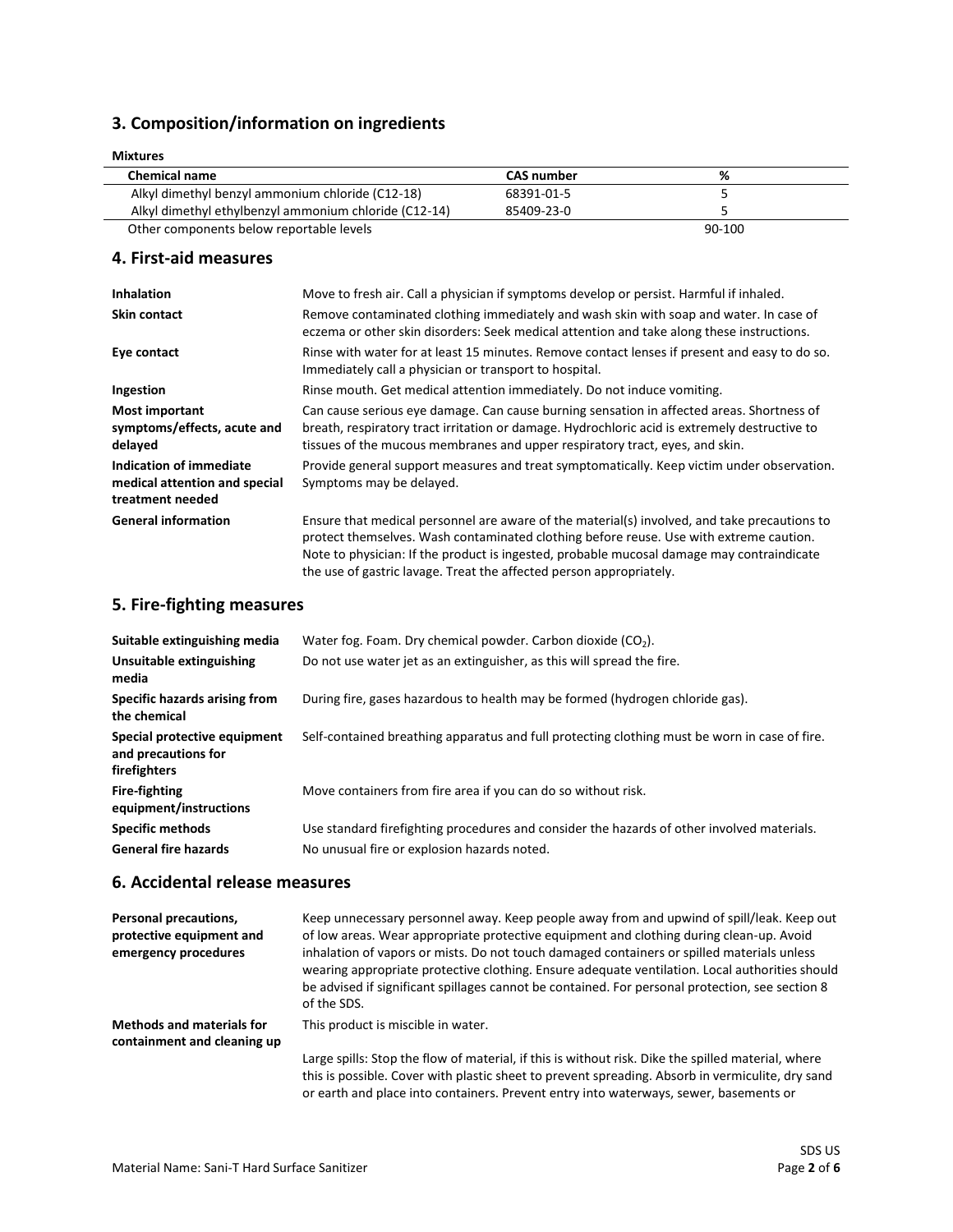|                                  | confined areas. Following product recovery, flush area with water.                                                                |
|----------------------------------|-----------------------------------------------------------------------------------------------------------------------------------|
|                                  | Small spills: Wipe up with absorbent material (e.g. cloth, fleece). Clean surface thoroughly to<br>remove residual contamination. |
|                                  | Never return spills to original container for re-use. For waste disposal, see section 13 of the<br>SDS.                           |
| <b>Environmental precautions</b> | Avoid discharge into areas not consistent with package labeling.                                                                  |

# **7. Handling and storage**

| <b>Precautions for safe handling</b>                               | Avoid breathing mist or vapor. Avoid contact with eyes, skin, and clothing. Avoid prolonged<br>exposure. Provide adequate ventilation. Wear appropriate personal protective equipment.<br>Observe good industrial hygiene practices.<br>DO NOT CONTAMINATE WATER, FOOD OR FEED BY STORAGE OR DISPOSAL. |
|--------------------------------------------------------------------|--------------------------------------------------------------------------------------------------------------------------------------------------------------------------------------------------------------------------------------------------------------------------------------------------------|
| Conditions for safe storage,<br>including any<br>incompatibilities | Store in original tightly closed container. Store away from incompatible materials (see section<br>10 of the SDS). PESTICIDE STORAGE: Store in a dry place no lower in temperature than 50°F or<br>higher than 120°F.                                                                                  |
|                                                                    |                                                                                                                                                                                                                                                                                                        |

# **8. Exposure controls/personal protection**

| <b>Occupational exposure limits</b>        | No information.                                                                                                                                                                                                                                                                                                                                                                                                                    |
|--------------------------------------------|------------------------------------------------------------------------------------------------------------------------------------------------------------------------------------------------------------------------------------------------------------------------------------------------------------------------------------------------------------------------------------------------------------------------------------|
| <b>Biological limit values</b>             | No information.                                                                                                                                                                                                                                                                                                                                                                                                                    |
| <b>Appropriate engineering</b><br>controls | Good general ventilation (typically 10 air changes per hour) should be used. Ventilation rates<br>should be matched to conditions. If applicable, use process enclosures, local exhaust<br>ventilation, or other engineering controls to maintain airborne levels to an acceptable level. It<br>is recommended that users of this product perform a risk assessment to determine the<br>appropriate personal protective equipment. |
|                                            | Individual protection measures, such as personal protective equipment                                                                                                                                                                                                                                                                                                                                                              |
| Eye/face protection                        | Avoid contact with eyes. Wear safety glasses with side shields (or goggles).                                                                                                                                                                                                                                                                                                                                                       |
| <b>Skin protection</b>                     |                                                                                                                                                                                                                                                                                                                                                                                                                                    |
| Hand protection                            | Wear appropriate chemical resistant gloves.                                                                                                                                                                                                                                                                                                                                                                                        |
| Other                                      | Wear appropriate chemical resistant clothing. Use of an impervious apron is recommended.                                                                                                                                                                                                                                                                                                                                           |
| <b>Respiratory protection</b>              | In case of insufficient ventilation, wear suitable respiratory equipment.                                                                                                                                                                                                                                                                                                                                                          |
| <b>Thermal hazards</b>                     | Wear appropriate thermal protective clothing, when necessary.                                                                                                                                                                                                                                                                                                                                                                      |
| <b>General hygiene</b><br>considerations   | When using do not smoke or use chewing tobacco. Always observe good personal hygiene<br>measures, such as washing after handling the material and before eating, drinking, and/or<br>smoking. Routinely wash work clothing and protective equipment to remove contaminants.<br>Contaminated work clothing should not be allowed out of the workplace.                                                                              |

# **9. Physical and chemical properties**

| Appearance                                 |                           |
|--------------------------------------------|---------------------------|
| <b>Physical State</b>                      | Liquid.                   |
| Color                                      | Colorless to Red          |
| Odor                                       | Characteristic            |
| <b>Odor threshold</b>                      | Not available.            |
| рH                                         | 7-8                       |
| Melting/freezing point                     | Not available.            |
| Initial boiling point and<br>boiling range | 200°F (93.3°C) estimated. |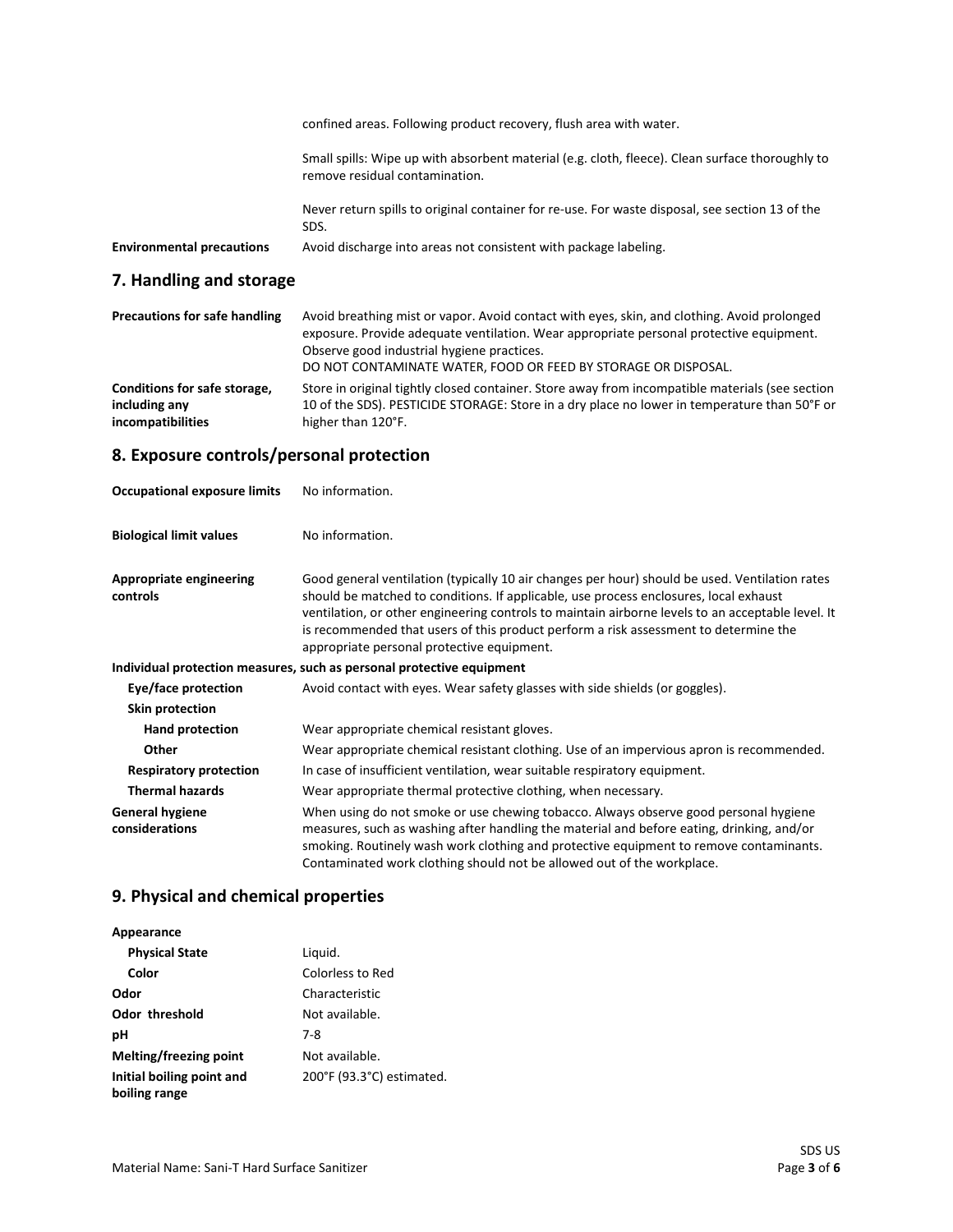| Not available.<br><b>Evaporation rate</b><br>Flammability<br>Not available.<br><b>Flammability Limits</b><br>Not available.<br>Upper<br>Not available.<br>Lower<br>Not available.<br>Vapor pressure<br>Not available.<br>Vapor density<br>Specific gravity (water=1)<br>0.99<br>Soluble.<br>Solubility in water |  |
|-----------------------------------------------------------------------------------------------------------------------------------------------------------------------------------------------------------------------------------------------------------------------------------------------------------------|--|
|                                                                                                                                                                                                                                                                                                                 |  |
|                                                                                                                                                                                                                                                                                                                 |  |
|                                                                                                                                                                                                                                                                                                                 |  |
|                                                                                                                                                                                                                                                                                                                 |  |
|                                                                                                                                                                                                                                                                                                                 |  |
|                                                                                                                                                                                                                                                                                                                 |  |
|                                                                                                                                                                                                                                                                                                                 |  |
|                                                                                                                                                                                                                                                                                                                 |  |
|                                                                                                                                                                                                                                                                                                                 |  |
| <b>Partition coefficient</b><br>Not available.<br>(n-octanol/water)                                                                                                                                                                                                                                             |  |
| Not available.<br><b>Auto-ignition temperature</b>                                                                                                                                                                                                                                                              |  |
| Decomposition temperature<br>Decomposes on heating.                                                                                                                                                                                                                                                             |  |
| Not available.<br><b>Viscosity</b>                                                                                                                                                                                                                                                                              |  |

# **10. Stability and reactivity**

| Reactivity                                   | This product is stable and non-reactive under normal conditions of use.                                          |
|----------------------------------------------|------------------------------------------------------------------------------------------------------------------|
| <b>Chemical stability</b>                    | Material is stable under normal conditions. Store in a cool dark place.                                          |
| <b>Possibility of hazardous</b><br>reactions | Hazardous polymerization does not occur.                                                                         |
| <b>Conditions to avoid</b>                   | Avoid storage in elevated temperatures. Keep away from heat, sparks, and open flame.                             |
| Incompatible materials                       | Strong oxidizing agents, anionic surfactants.                                                                    |
| <b>Hazardous decomposition</b><br>products   | Oxides of nitrogen and ammonia, carbon dioxide, carbon monoxide, and other low molecular<br>weight hydrocarbons. |

### **11. Toxicological information**

| Information on likely routes<br>of exposure                                        |                                                                 |
|------------------------------------------------------------------------------------|-----------------------------------------------------------------|
| Ingestion                                                                          | Do not ingest. Harmful if swallowed.                            |
| <b>Inhalation</b>                                                                  | Avoid inhaling mists. Harmful if inhaled.                       |
| Skin contact                                                                       | Can cause severe skin burns.                                    |
| Eye contact                                                                        | Can cause serious eye damage.                                   |
| Symptoms related to the<br>physical, chemical and<br>toxicological characteristics | Burning sensation, coughing, wheezing, and shortness of breath. |
| <b>Acute toxicity</b>                                                              | Harmful if swallowed or inhaled.                                |

| Product                                     | <b>Route and Species</b>                                                   | $LD_{50}$              |
|---------------------------------------------|----------------------------------------------------------------------------|------------------------|
| Sani-T Hard Surface Sanitizer (CAS mixture) |                                                                            |                        |
| Acute                                       |                                                                            |                        |
|                                             | Oral, rat                                                                  | 2,750 mg/kg estimated  |
|                                             | Dermal, rabbit                                                             | >5,000 mg/kg estimated |
|                                             | Inhalation, rat                                                            | 4.69 mg/L estimated    |
|                                             | *Estimates for product may be based on additional component data not shown |                        |

| Skin corrosion/irritation        | Can cause severe skin burns.             |
|----------------------------------|------------------------------------------|
| Serious eye damage/              | Can cause serious eye damage.            |
| irritation                       |                                          |
| <b>Respiratory sensitization</b> | Not considered a respiratory sensitizer. |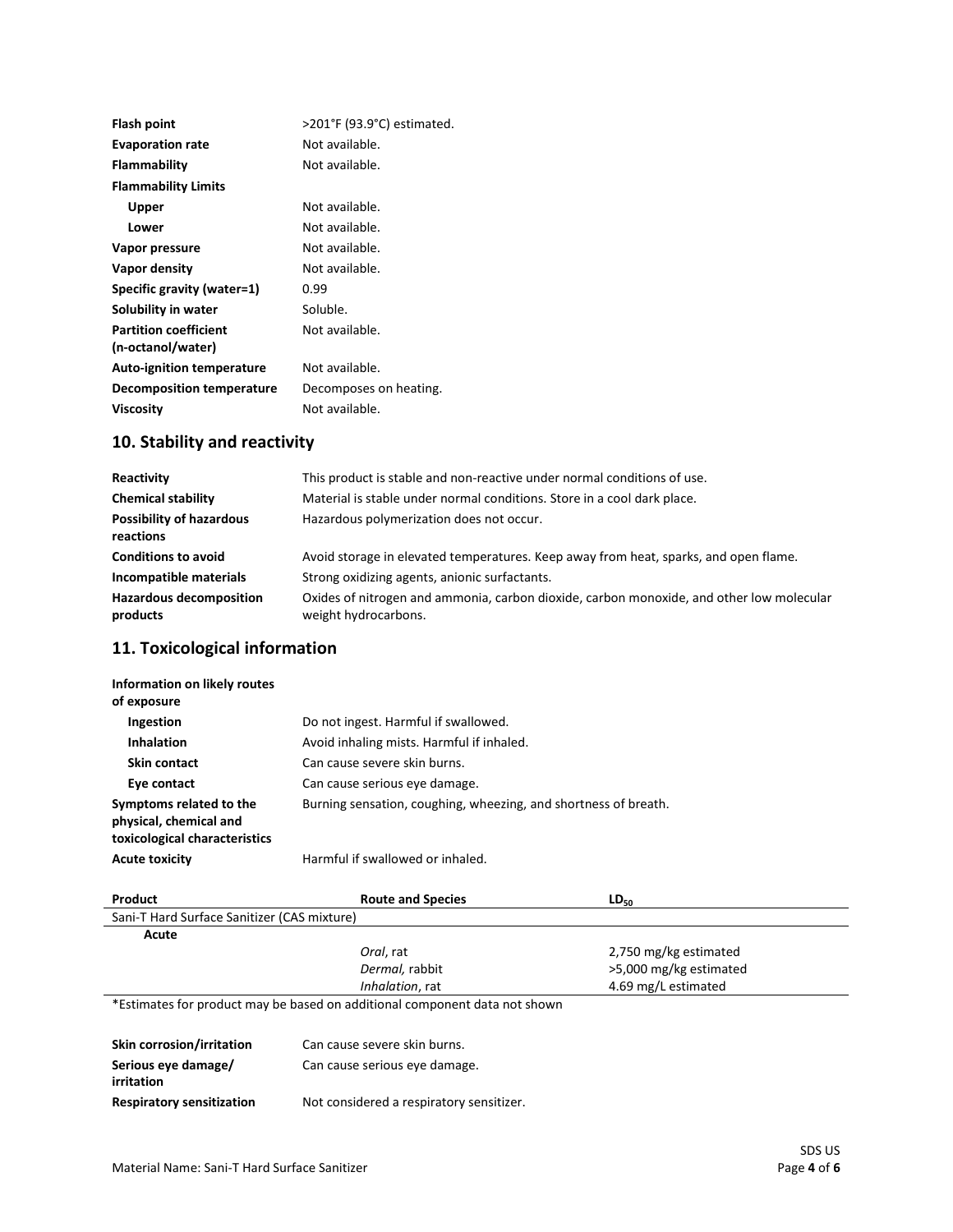| <b>Skin sensitization</b>                             | Not considered a skin sensitizer.                                                                                   |
|-------------------------------------------------------|---------------------------------------------------------------------------------------------------------------------|
| Germ cell mutagenicity                                | No data available to indicate product or any components present at greater than 0.1% are<br>mutagenic or genotoxic. |
| Carcinogenicity                                       | Not considered a carcinogen.                                                                                        |
|                                                       | OSHA Specifically Regulated Substances (29 CFR 1910.1001-1050)                                                      |
| Not Listed.                                           |                                                                                                                     |
| <b>Reproductive toxicity</b>                          | No data available.                                                                                                  |
| Specific target organ toxicity<br>- single exposure   | No data available.                                                                                                  |
| Specific target organ toxicity<br>- repeated exposure | No data available.                                                                                                  |

# **12. Ecological information**

Aspiration hazard **No data available**.

| Product                                     | <b>Species</b>        | <b>Test Results</b>             |
|---------------------------------------------|-----------------------|---------------------------------|
| Sani-T Hard Surface Sanitizer (CAS mixture) |                       |                                 |
| Aquatic                                     |                       |                                 |
| Fish                                        | <b>Fathead Minnow</b> | $LC_{50} = 6.8$ mg/L estimated  |
| Crustacea                                   | Daphnia               | $EC_{50} = 0.13$ mg/L estimated |

| Persistence and degradability                                 | Readily biodegradable.                                                            |
|---------------------------------------------------------------|-----------------------------------------------------------------------------------|
| <b>Bioaccumulative potential</b>                              | Accumulation in aquatic organisms is expected. Harmful to aquatic life.           |
| Partition coefficient n-octanol/water ( $log K_{\text{ow}}$ ) |                                                                                   |
|                                                               | Not available.                                                                    |
| Mobility in soil                                              | No data available.                                                                |
| Other adverse effects                                         | Very toxic to aquatic life. Harmful to plants wildlife with long lasting effects. |

### **13. Disposal considerations**

| <b>Disposal instructions</b>          | Collect and reclaim or dispose in sealed containers at licensed waste disposal site. Dispose of<br>contents/container in accordance with local/regional/national/international regulations.                             |
|---------------------------------------|-------------------------------------------------------------------------------------------------------------------------------------------------------------------------------------------------------------------------|
| Local disposal regulations            | Dispose in accordance with all applicable regulations.                                                                                                                                                                  |
| Hazardous waste code                  | The waste code should be assigned in discussion between the user, the producer and the<br>waste disposal company.                                                                                                       |
| Waste from residues/unused<br>product | Dispose of in accordance with local regulations. Empty containers or liners may retain some<br>product residues. This material and its container must be disposed of in a safe manner. (see:<br>Disposal instructions). |
| <b>Contaminated packaging</b>         | Empty containers should be taken to an approved waste handling site for recycling or<br>disposal. Since emptied containers may contain product residue, follow label warnings even<br>after container is emptied.       |

#### **14. Transport information**

#### **DOT**

Not regulated as dangerous goods.